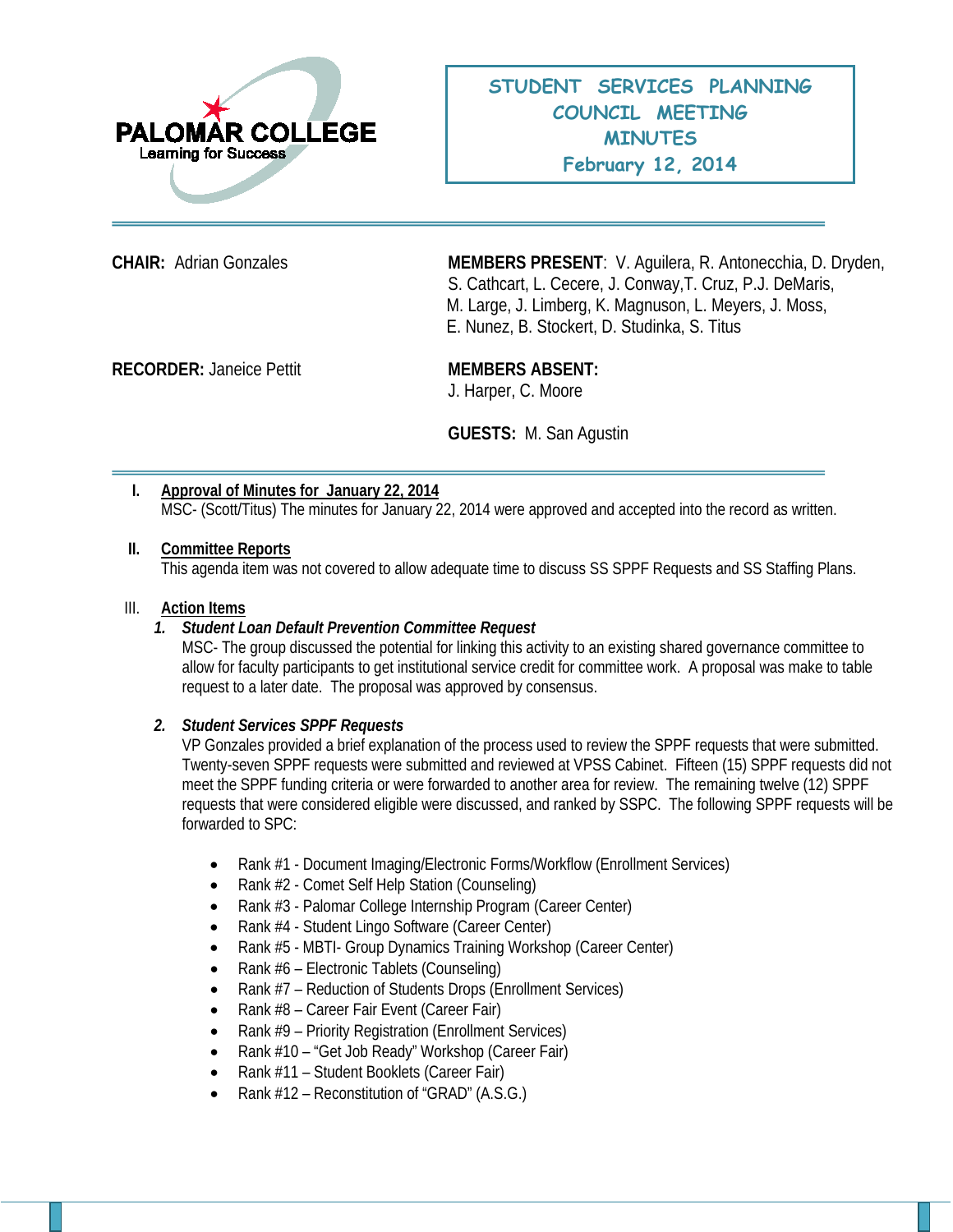## *3. Student Services Staffing Plans*

The Student Services Planning Council (SSPC) reviewed and discussed the eleven (11) staffing positions that were ranked by the VP SS Cabinet (VPSSC).

MSC- (Nunez/Stockert) A proposal to switch item #9 (Staff Assistant-Transfer Center) with item #5 (Counseling Services Specialist – Assessment) was approved by majority vote.

- In Favor  $-5$
- Opposed -2
- Abstained 6

MSC- (Cathcart/Titus) A proposal to switch item # 8 (Sports Information) with the new item #9 (Counseling Services Specialist – Assessment) was approved by consensus.

The final staffing plan will be submitted to HR as listed below:

- 1. Police Sergeant (1)
- 2. Police Officer (1)
- 3. Sr. Academic Evaluation Advisor
- 4. Athletics Trainer
- 5. Staff Assistant (Transfer)
- 6. Academic Advising/Financial Aid Functional Analyst
- 7. ASG and Club Coordinator
- 8. Counseling Services Specialist (Assessment)
- 9. Sports Information
- 10. Police Sergeant (2)
- 11. Police Officer (2)

## **IV. Informational Items**

### **1. 3SP Task Force Update**

Vice President Gonzales reported that the 3SP Task Force met on February 5th. The following agenda items were discussed:

- a. Overview History Lead to Student Success & Support Program (3SP)
- b. Contextual Framework of Student Path to Goal Completion
	- The task force identified and discussed the following typical stages that students go through as they work their way towards completing their educational goals: outreach/marketing; intake process; 30 units; 45 unit threshold; graduation/transfer/certificate.
- c. Work Plan & Timeline
	- The handout "Guidance for Work Group Leaders" identified a series of questions that each workgroup should address when preparing their portion of the 3SP plan.
	- A proposed timeline of activities was provided to help ensure completion of a draft (3SP) plan by the end of Spring 2014 term.
	- Upon reviewing the meeting dates, the task force suggested that meetings be changed from Wednesdays at 1:00 p.m. to Thursdays at 3:00 p.m. so as to avoid unintended meeting conflicts with other standing department meetings.
- d. Establish Workgroups and Identify Chairs
	- A campus wide request was sent out for volunteers to serve on the following identified workgroups: Outreach/Marketing (Lead: Norma Miyamoto); Orientation (Lead: Jose Fernandez); Counseling and